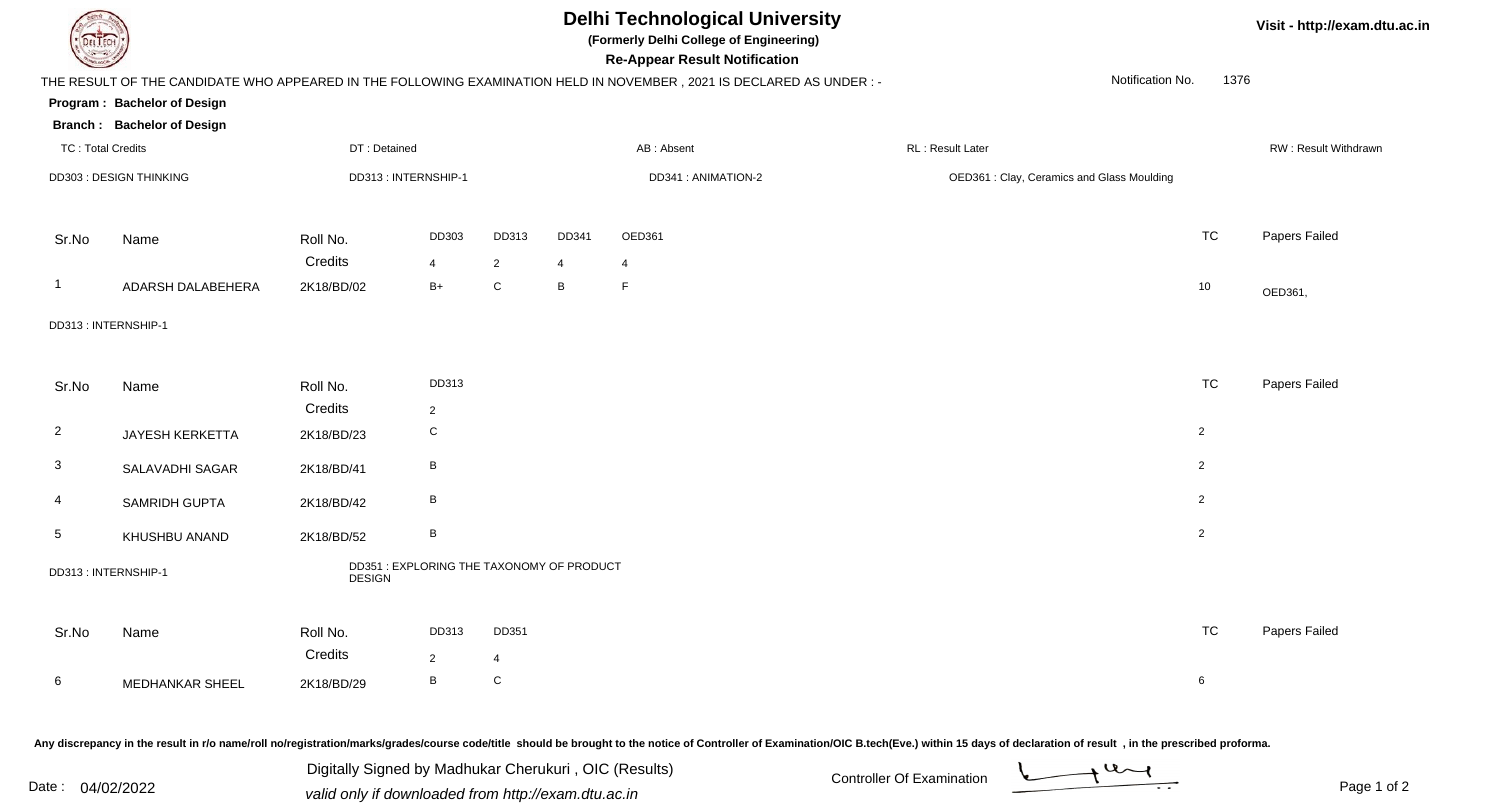| EL ECH                   |                                           |              |                | <b>Delhi Technological University</b><br>(Formerly Delhi College of Engineering)<br><b>Re-Appear Result Notification</b> |                   |                  | Visit - http://exam.dtu.ac.in |
|--------------------------|-------------------------------------------|--------------|----------------|--------------------------------------------------------------------------------------------------------------------------|-------------------|------------------|-------------------------------|
|                          |                                           |              |                | THE RESULT OF THE CANDIDATE WHO APPEARED IN THE FOLLOWING EXAMINATION HELD IN NOVEMBER, 2021 IS DECLARED AS UNDER:-      |                   | Notification No. | 1376                          |
|                          | Program: Bachelor of Design               |              |                |                                                                                                                          |                   |                  |                               |
|                          | <b>Branch: Bachelor of Design</b>         |              |                |                                                                                                                          |                   |                  |                               |
| <b>TC: Total Credits</b> |                                           | DT: Detained |                | AB: Absent                                                                                                               | RL : Result Later |                  | RW: Result Withdrawn          |
| <b>DESIGN</b>            | DD351 : EXPLORING THE TAXONOMY OF PRODUCT |              |                |                                                                                                                          |                   |                  |                               |
| Sr.No                    | Name                                      | Roll No.     | DD351          |                                                                                                                          |                   | <b>TC</b>        | Papers Failed                 |
|                          |                                           | Credits      | $\overline{4}$ |                                                                                                                          |                   |                  |                               |
| $\overline{7}$           | HIMANG SHAKKARWAL                         | 2K18/BD/18   | $\mathsf F$    |                                                                                                                          |                   | $\mathbf 0$      | DD351                         |
| 8                        | HRUTUJA MESHRAM                           | 2K18/BD/51   | ${\rm C}$      |                                                                                                                          |                   | 4                |                               |
|                          | FEC32 : LOGICAL REASONING                 |              |                |                                                                                                                          |                   |                  |                               |
| Sr.No                    | Name                                      | Roll No.     | FEC32          |                                                                                                                          |                   | <b>TC</b>        | Papers Failed                 |
|                          |                                           | Credits      | $\overline{2}$ |                                                                                                                          |                   |                  |                               |
| 9                        | <b>KARTIK BASUMATARY</b>                  | 2K18/BD/26   |                |                                                                                                                          |                   | $\overline{0}$   | FEC32                         |
| FEC40: GERMAN            |                                           |              |                |                                                                                                                          |                   |                  |                               |
|                          |                                           |              |                |                                                                                                                          |                   |                  |                               |
| Sr.No                    | Name                                      | Roll No.     | FEC40          |                                                                                                                          |                   | <b>TC</b>        | Papers Failed                 |
|                          |                                           | Credits      | $\overline{2}$ |                                                                                                                          |                   |                  |                               |
| 10                       | <b>HARSH SOKAL</b>                        | 2K18/BD/17   | $\mathsf F$    |                                                                                                                          |                   | $\mathbf 0$      | FEC40                         |

| Date |            | Digitally Signed by Madhukar Cherukuri, OIC (Results) | <b>Controller Of Examination</b> |  |
|------|------------|-------------------------------------------------------|----------------------------------|--|
|      | 04/02/2022 | valid only if downloaded from http://exam.dtu.ac.in   |                                  |  |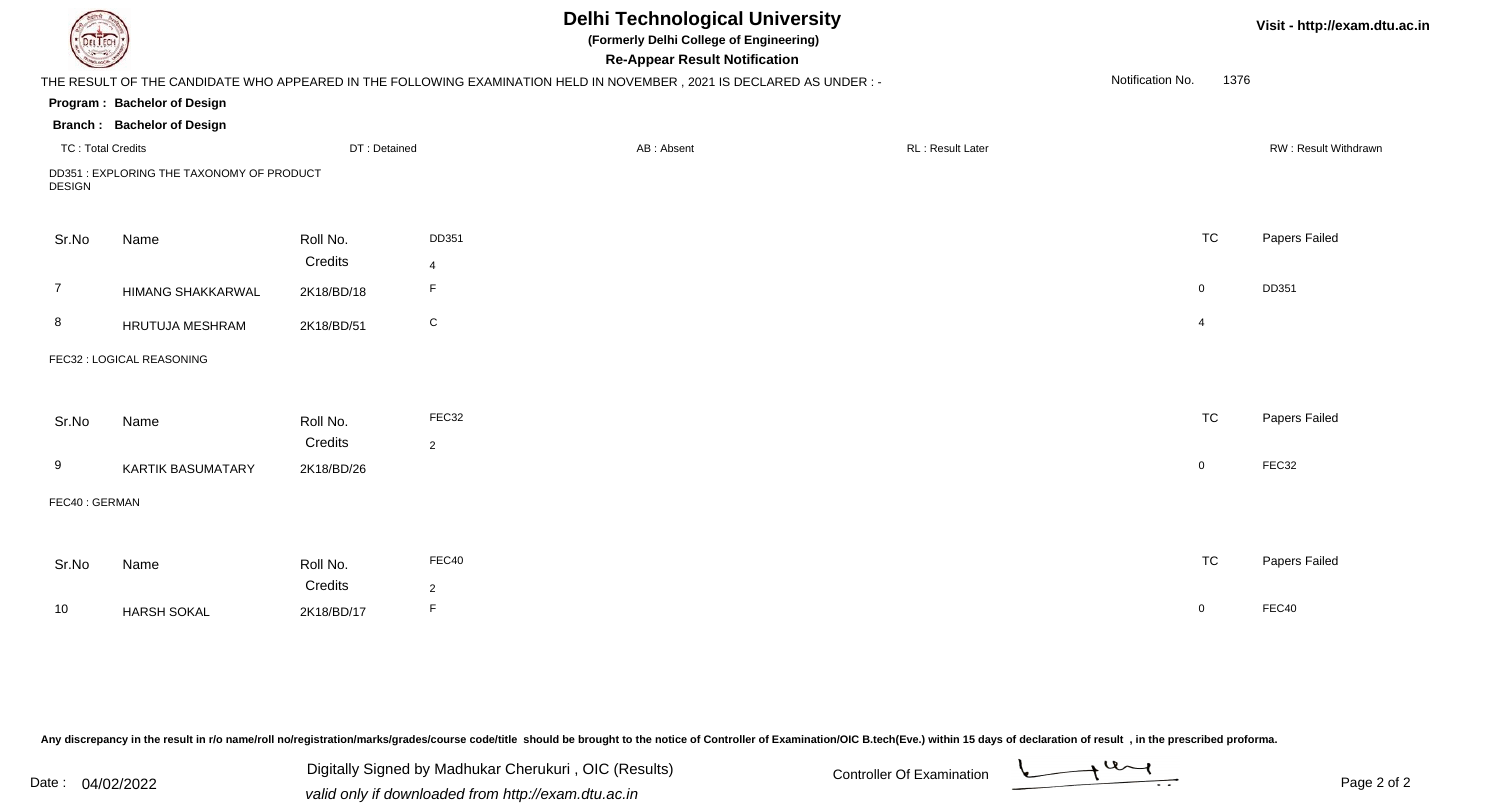|                          | <b>Delhi Technological University</b><br>(Formerly Delhi College of Engineering)<br><b>DELTECH</b><br><b>Re-Appear Result Notification</b> |              |                             |                |                |                                                                                                                      |  |                         |                  |                | Visit - http://exam.dtu.ac.in |  |
|--------------------------|--------------------------------------------------------------------------------------------------------------------------------------------|--------------|-----------------------------|----------------|----------------|----------------------------------------------------------------------------------------------------------------------|--|-------------------------|------------------|----------------|-------------------------------|--|
|                          |                                                                                                                                            |              |                             |                |                | THE RESULT OF THE CANDIDATE WHO APPEARED IN THE FOLLOWING EXAMINATION HELD IN NOVEMBER, 2021 IS DECLARED AS UNDER :- |  |                         | Notification No. | 1376           |                               |  |
|                          | Program: Bachelor of Design                                                                                                                |              |                             |                |                |                                                                                                                      |  |                         |                  |                |                               |  |
|                          | <b>Branch: Bachelor of Design</b>                                                                                                          |              |                             |                |                |                                                                                                                      |  |                         |                  |                |                               |  |
| <b>TC: Total Credits</b> |                                                                                                                                            | DT: Detained |                             |                |                | AB: Absent                                                                                                           |  | <b>RL: Result Later</b> |                  |                | RW: Result Withdrawn          |  |
|                          | DD105 : ELEMENTS OF DESIGNS                                                                                                                |              | DD109: COMPUTER GRAPHICS 2D |                |                | DD111 : FIELD STUDY/DESIGN PROJECT 1                                                                                 |  |                         |                  |                |                               |  |
| Sr.No                    | Name                                                                                                                                       | Roll No.     | <b>DD105</b>                | DD109          | <b>DD111</b>   |                                                                                                                      |  |                         |                  | <b>TC</b>      | Papers Failed                 |  |
|                          |                                                                                                                                            | Credits      | $\overline{4}$              | $\overline{2}$ | $\overline{4}$ |                                                                                                                      |  |                         |                  |                |                               |  |
| -1                       | PRIYANSH SINGH                                                                                                                             | 2K19/BD/36   | F                           | F              | F              |                                                                                                                      |  |                         |                  | $\overline{0}$ | DD105DD109, DD111,            |  |
|                          | DD111 : FIELD STUDY/DESIGN PROJECT 1                                                                                                       |              |                             |                |                |                                                                                                                      |  |                         |                  |                |                               |  |
| Sr.No                    | Name                                                                                                                                       | Roll No.     | <b>DD111</b>                |                |                |                                                                                                                      |  |                         |                  | <b>TC</b>      | Papers Failed                 |  |
|                          |                                                                                                                                            | Credits      | $\overline{4}$              |                |                |                                                                                                                      |  |                         |                  |                |                               |  |
| $\overline{2}$           | SHREEYA SHRIVASTAV                                                                                                                         | 2K19/BD/48   | F                           |                |                |                                                                                                                      |  |                         |                  | $\overline{0}$ | DD111                         |  |
|                          | DD201 : PHYSICAL ERGONOMICS                                                                                                                |              | DD209 : VISUAL DESIGN       |                |                |                                                                                                                      |  |                         |                  |                |                               |  |
| Sr.No                    | Name                                                                                                                                       | Roll No.     | DD201                       | DD209          |                |                                                                                                                      |  |                         |                  | <b>TC</b>      | Papers Failed                 |  |
|                          |                                                                                                                                            | Credits      | $\overline{4}$              | 4              |                |                                                                                                                      |  |                         |                  |                |                               |  |
| 3                        | <b>EDWIN ALIAS</b>                                                                                                                         | 2K19/BD/16   | $\circ$                     | $B+$           |                |                                                                                                                      |  |                         |                  | 8              |                               |  |

Digitally Signed by Madhukar Cherukuri, OIC (Results)<br>Date : 04/02/2022 valid only if downloaded from http://oxam.dtu.ac.in Digitally Signed by Madhukar Cherukuri , OIC (Results)valid only if downloaded from http://exam.dtu.ac.in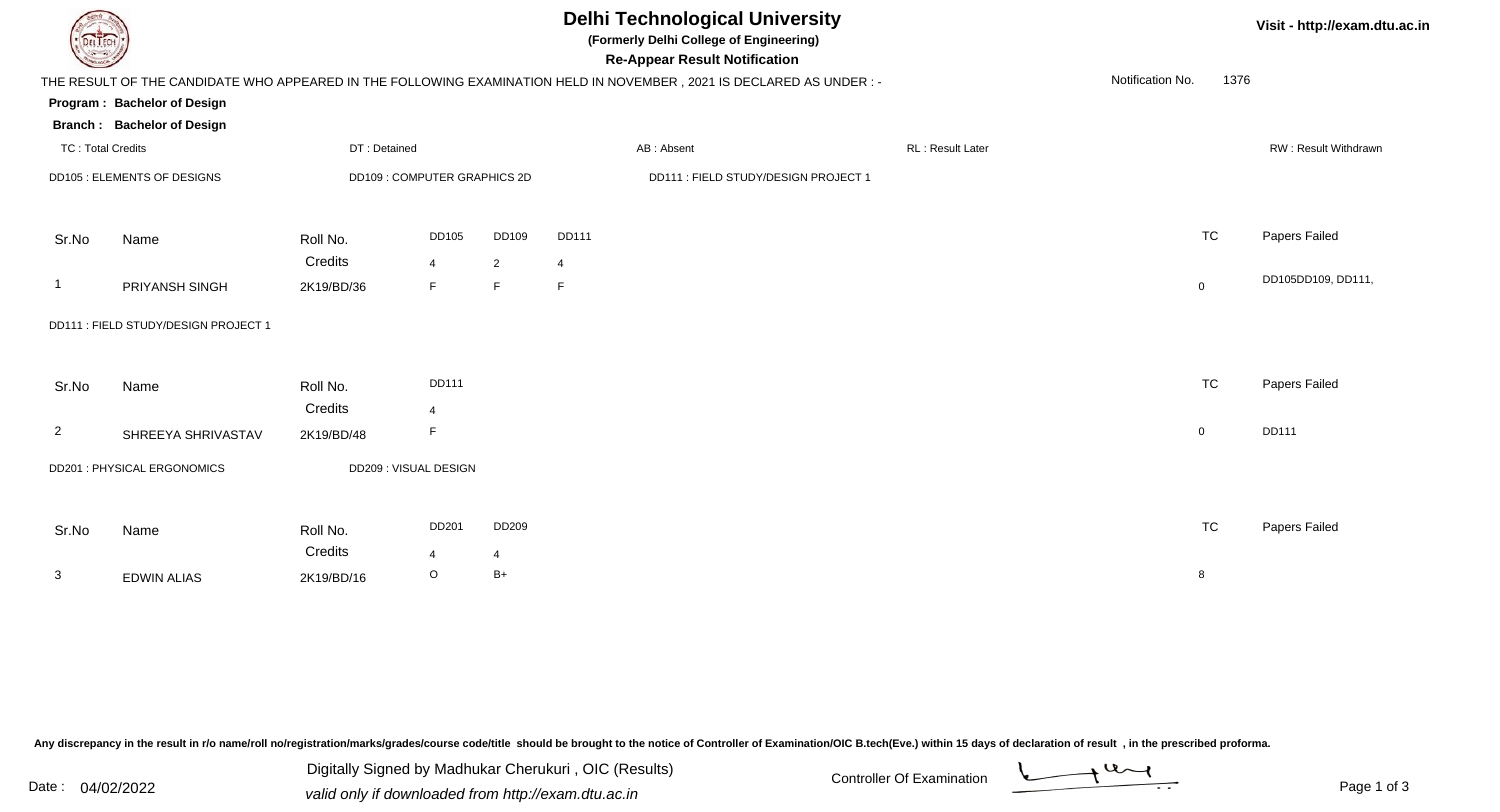| <b>DELIECH</b>           |                                                                     |              |                |                | <b>Delhi Technological University</b><br>(Formerly Delhi College of Engineering)<br><b>Re-Appear Result Notification</b> |                  |                  | Visit - http://exam.dtu.ac.in |
|--------------------------|---------------------------------------------------------------------|--------------|----------------|----------------|--------------------------------------------------------------------------------------------------------------------------|------------------|------------------|-------------------------------|
|                          |                                                                     |              |                |                | THE RESULT OF THE CANDIDATE WHO APPEARED IN THE FOLLOWING EXAMINATION HELD IN NOVEMBER, 2021 IS DECLARED AS UNDER :-     |                  | Notification No. | 1376                          |
|                          | Program: Bachelor of Design                                         |              |                |                |                                                                                                                          |                  |                  |                               |
|                          | <b>Branch: Bachelor of Design</b>                                   |              |                |                |                                                                                                                          |                  |                  |                               |
| <b>TC: Total Credits</b> |                                                                     | DT: Detained |                |                | AB: Absent                                                                                                               | RL: Result Later |                  | RW: Result Withdrawn          |
|                          | DD207 : BASICS OF PHOTOGRAPHY AND VIDEOGRAPHY DD209 : VISUAL DESIGN |              |                |                | DD211 : DESIGN PROJECT-3                                                                                                 |                  |                  |                               |
| Sr.No                    | Name                                                                | Roll No.     | <b>DD207</b>   | DD209          | DD211                                                                                                                    |                  | <b>TC</b>        | Papers Failed                 |
|                          |                                                                     | Credits      | $\overline{2}$ | $\overline{4}$ | 4                                                                                                                        |                  |                  |                               |
| 4                        | PRIYANSH SINGH                                                      | 2K19/BD/36   |                | F.             | F                                                                                                                        |                  | $\boldsymbol{0}$ | DD209, DD211,                 |
|                          | DD209: VISUAL DESIGN                                                |              |                |                | FEC27 : PROFESSIONAL ETHICS & HUMAN VALUES                                                                               |                  |                  |                               |
| Sr.No                    | Name                                                                | Roll No.     | DD209          | FEC27          |                                                                                                                          |                  | <b>TC</b>        | Papers Failed                 |
|                          |                                                                     | Credits      | $\overline{4}$ | $\overline{2}$ |                                                                                                                          |                  |                  |                               |
| 5                        | <b>ANKIT AISHWARYA</b>                                              | 2K19/BD/08   | F.             | F.             |                                                                                                                          |                  | $\mathbf 0$      | DD209FEC27,                   |
|                          | DD211 : DESIGN PROJECT-3                                            |              |                |                |                                                                                                                          |                  |                  |                               |
|                          |                                                                     |              |                |                |                                                                                                                          |                  |                  |                               |
| Sr.No                    | Name                                                                | Roll No.     | DD211          |                |                                                                                                                          |                  | <b>TC</b>        | Papers Failed                 |
|                          |                                                                     | Credits      | $\overline{4}$ |                |                                                                                                                          |                  |                  |                               |
| 6                        | SHREYASH DEEPAK<br><b>MESHRAM</b>                                   | 2K19/BD/50   | A              |                |                                                                                                                          |                  | $\overline{4}$   |                               |

Digitally Signed by Madhukar Cherukuri, OIC (Results)<br>Date : 04/02/2022 valid only if downloaded from http://oxam.dtu.ac.in Digitally Signed by Madhukar Cherukuri , OIC (Results)valid only if downloaded from http://exam.dtu.ac.in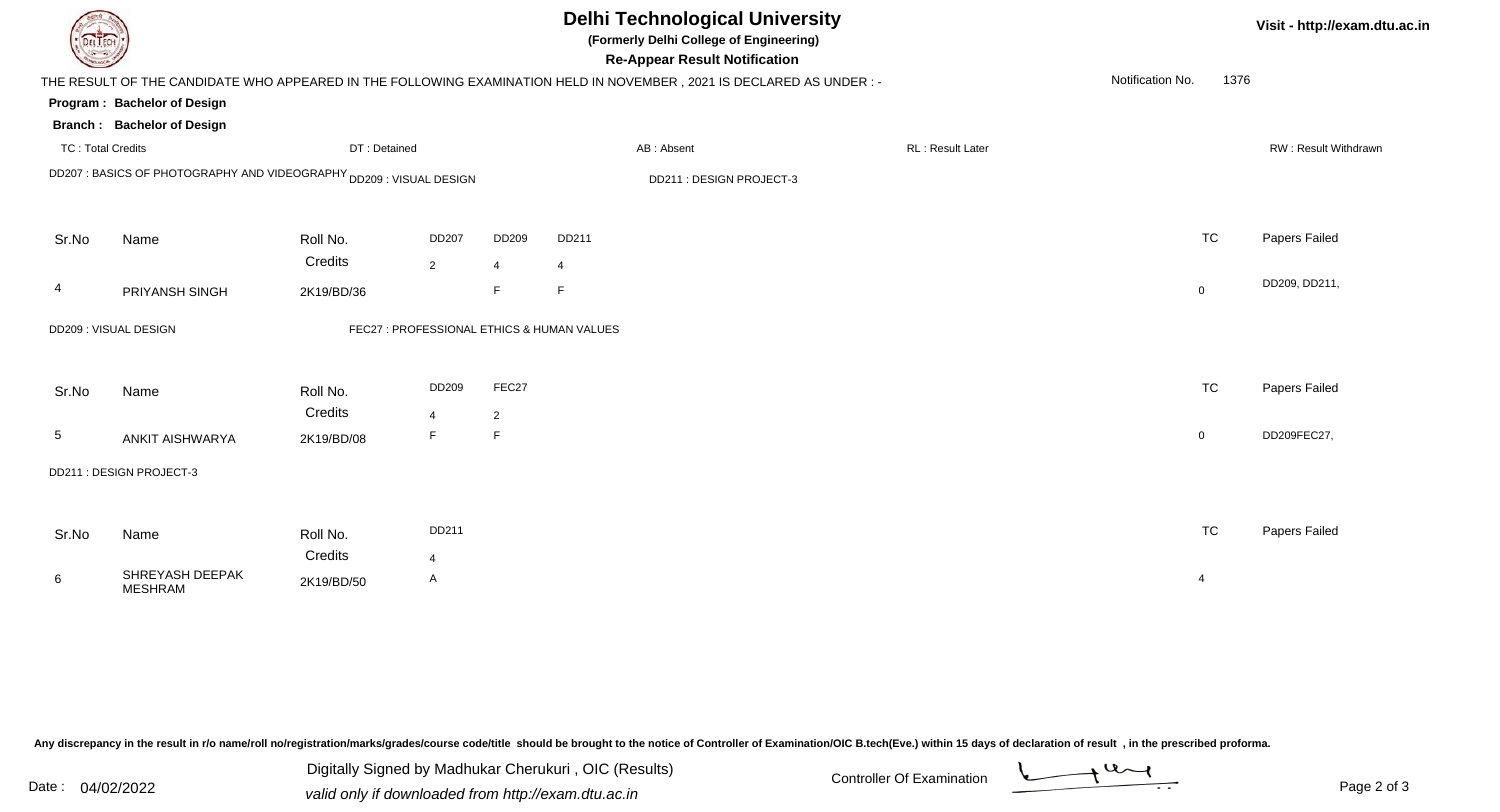| <b>DELTECH</b>           |                                             |              |                | <b>Delhi Technological University</b><br>(Formerly Delhi College of Engineering)<br><b>Re-Appear Result Notification</b> |                         |                  |      | Visit - http://exam.dtu.ac.in |
|--------------------------|---------------------------------------------|--------------|----------------|--------------------------------------------------------------------------------------------------------------------------|-------------------------|------------------|------|-------------------------------|
|                          |                                             |              |                | THE RESULT OF THE CANDIDATE WHO APPEARED IN THE FOLLOWING EXAMINATION HELD IN NOVEMBER , 2021 IS DECLARED AS UNDER :-    |                         | Notification No. | 1376 |                               |
|                          | Program: Bachelor of Design                 |              |                |                                                                                                                          |                         |                  |      |                               |
|                          | <b>Branch: Bachelor of Design</b>           |              |                |                                                                                                                          |                         |                  |      |                               |
| <b>TC: Total Credits</b> |                                             | DT: Detained |                | AB: Absent                                                                                                               | <b>RL: Result Later</b> |                  |      | RW: Result Withdrawn          |
|                          | FEC7: INTRODUCTION TO ENVIRONMENTAL SCIENCE |              |                |                                                                                                                          |                         |                  |      |                               |
| Sr.No                    | Name                                        | Roll No.     | FEC7           |                                                                                                                          |                         | <b>TC</b>        |      | Papers Failed                 |
|                          |                                             | Credits      | $\overline{2}$ |                                                                                                                          |                         |                  |      |                               |
|                          | RAGHAV KAPOOR                               | 2K19/BD/38   |                |                                                                                                                          |                         | $\overline{0}$   |      | FEC7                          |

Digitally Signed by Madhukar Cherukuri, OIC (Results) Controller Of Examination Controller Of Examination Digitally Signed by Madhukar Cherukuri , OIC (Results)valid only if downloaded from http://exam.dtu.ac.in

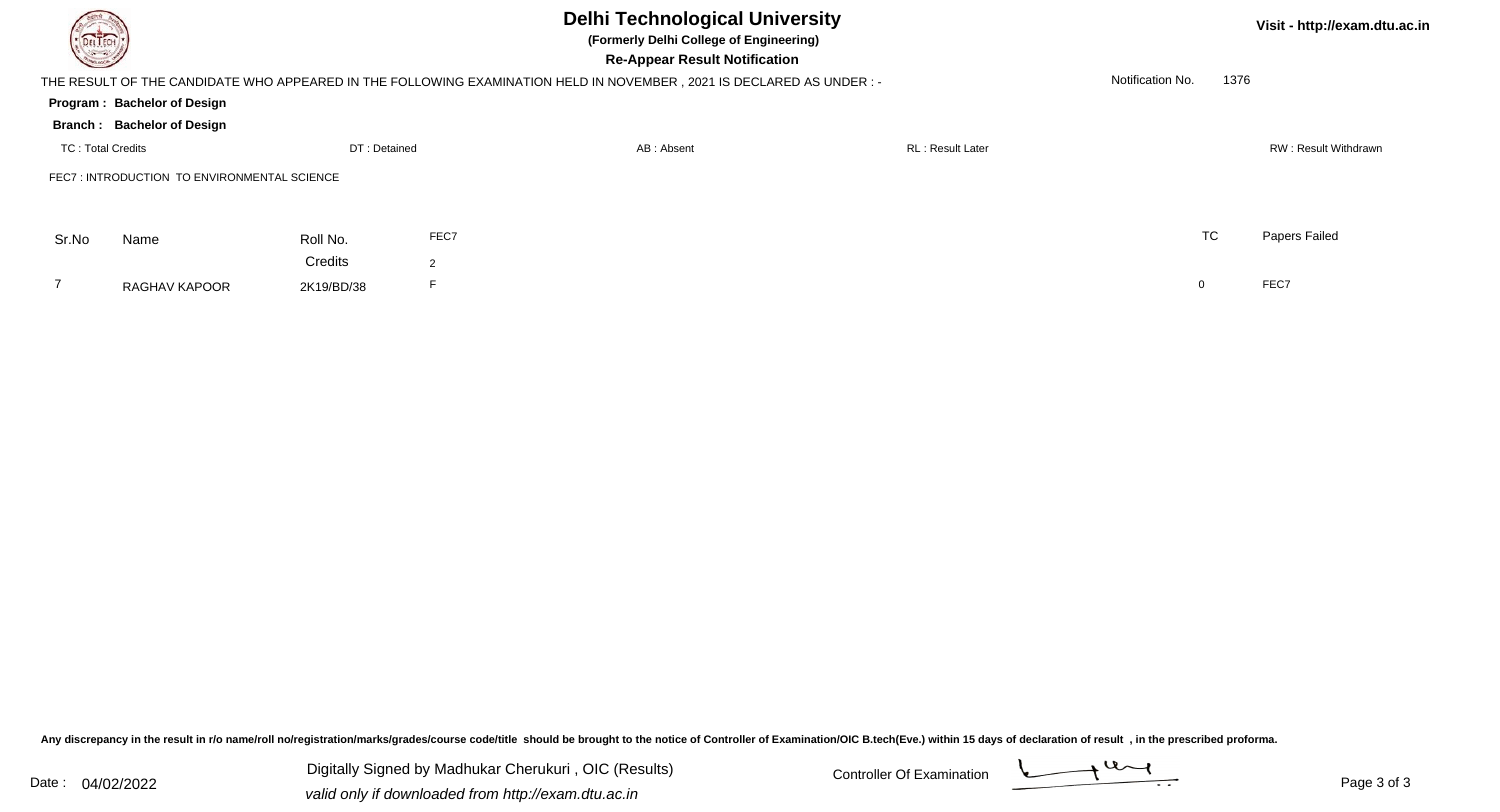| EL ECH                   | <b>Delhi Technological University</b><br>(Formerly Delhi College of Engineering)<br><b>Re-Appear Result Notification</b> |              |                                |                |                                                                                                                      |                  |                  |      | Visit - http://exam.dtu.ac.in |  |  |
|--------------------------|--------------------------------------------------------------------------------------------------------------------------|--------------|--------------------------------|----------------|----------------------------------------------------------------------------------------------------------------------|------------------|------------------|------|-------------------------------|--|--|
|                          |                                                                                                                          |              |                                |                | THE RESULT OF THE CANDIDATE WHO APPEARED IN THE FOLLOWING EXAMINATION HELD IN NOVEMBER, 2021 IS DECLARED AS UNDER :- |                  | Notification No. | 1376 |                               |  |  |
|                          | Program: Bachelor of Design                                                                                              |              |                                |                |                                                                                                                      |                  |                  |      |                               |  |  |
|                          | <b>Branch: Bachelor of Design</b>                                                                                        |              |                                |                |                                                                                                                      |                  |                  |      |                               |  |  |
| <b>TC: Total Credits</b> |                                                                                                                          | DT: Detained |                                |                | AB: Absent                                                                                                           | RL: Result Later |                  |      | RW: Result Withdrawn          |  |  |
|                          | DD101 : WORLD OF DESIGN                                                                                                  |              |                                |                |                                                                                                                      |                  |                  |      |                               |  |  |
| Sr.No                    | Name                                                                                                                     | Roll No.     | DD101                          |                |                                                                                                                      |                  | <b>TC</b>        |      | Papers Failed                 |  |  |
|                          |                                                                                                                          | Credits      | $\overline{2}$                 |                |                                                                                                                      |                  |                  |      |                               |  |  |
| -1                       | <b>HRISHAB PRASAD</b>                                                                                                    | 2K20/BD/35   | E                              |                |                                                                                                                      |                  | $\overline{0}$   |      | DD101                         |  |  |
|                          | DD105 : ELEMENTS OF DESIGNS                                                                                              |              |                                |                |                                                                                                                      |                  |                  |      |                               |  |  |
| Sr.No                    | Name                                                                                                                     | Roll No.     | DD105                          |                |                                                                                                                      |                  | <b>TC</b>        |      | Papers Failed                 |  |  |
|                          |                                                                                                                          | Credits      | 4                              |                |                                                                                                                      |                  |                  |      |                               |  |  |
| $\overline{2}$           | PRACKHAR GOEL                                                                                                            | 2K20/BD/55   | В                              |                |                                                                                                                      |                  | $\overline{4}$   |      |                               |  |  |
|                          | DD105 : ELEMENTS OF DESIGNS                                                                                              |              | <b>DD107: TINKERING STUDIO</b> |                |                                                                                                                      |                  |                  |      |                               |  |  |
| Sr.No                    | Name                                                                                                                     | Roll No.     | DD105                          | <b>DD107</b>   |                                                                                                                      |                  | <b>TC</b>        |      | Papers Failed                 |  |  |
|                          |                                                                                                                          | Credits      | 4                              | $\overline{4}$ |                                                                                                                      |                  |                  |      |                               |  |  |
| 3                        | <b>SRIJAN PANDEY</b>                                                                                                     | 2K20/BD/74   | A                              | $\circ$        |                                                                                                                      |                  | 8                |      |                               |  |  |

Digitally Signed by Madhukar Cherukuri, OIC (Results)<br>Date : 04/02/2022 valid only if downloaded from http://oxam.dtu.ac.in Digitally Signed by Madhukar Cherukuri , OIC (Results)valid only if downloaded from http://exam.dtu.ac.in